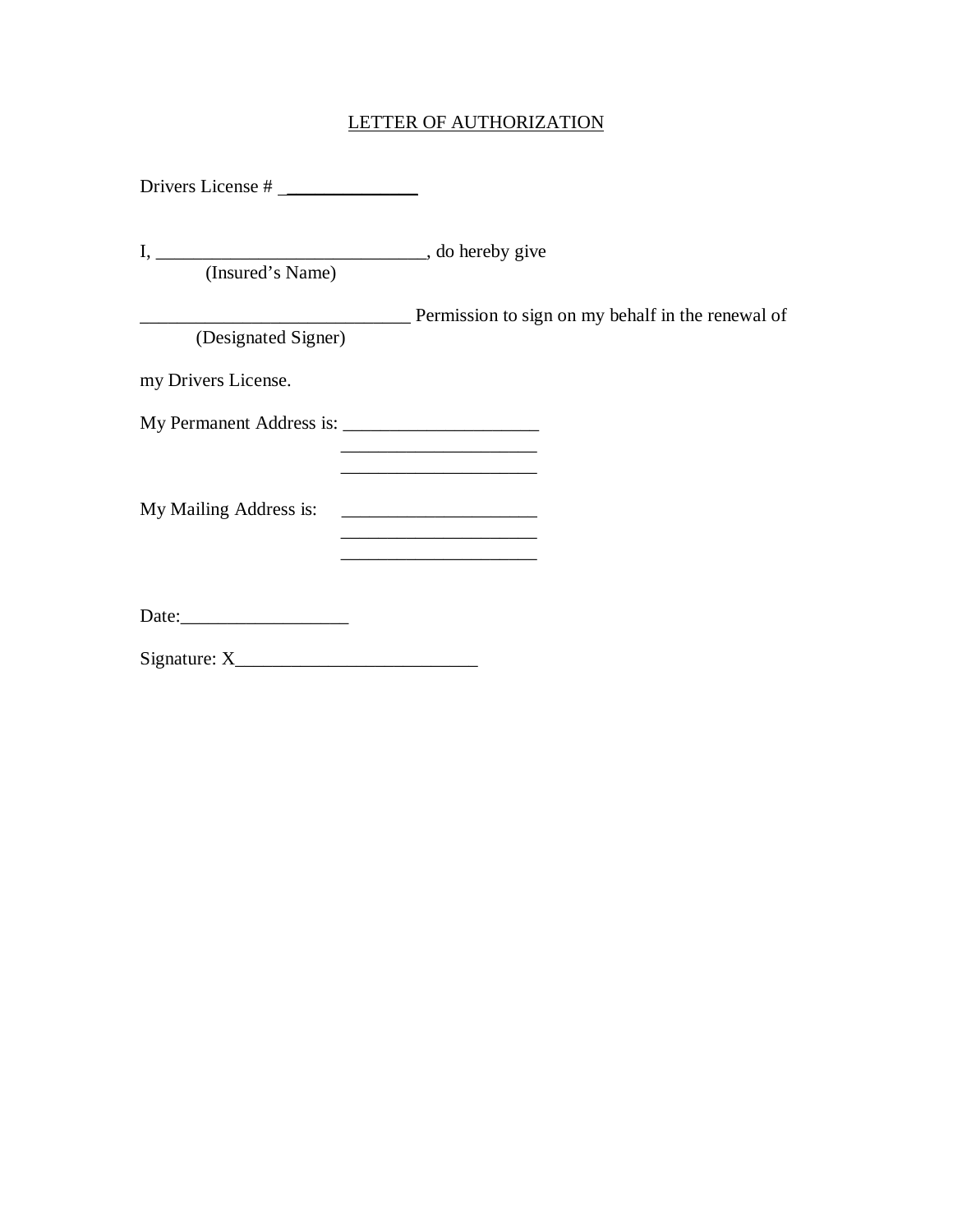$\overline{\phantom{a}}$ 

Manitoba Société d'assurance Public<br>Insurance du Manitoba

## **DRIVER'S LICENCE QUESTIONNAIRE**

 $\mathcal{A}^{\mathcal{A}}$ 

| 1              | Are you now prohibited by court from driving or is your driver's licence or right to obtain a<br>driver's licence currently suspended or cancelled?                                                                                                                        |                  |
|----------------|----------------------------------------------------------------------------------------------------------------------------------------------------------------------------------------------------------------------------------------------------------------------------|------------------|
| 2 <sub>1</sub> | When driving do you require corrective lenses (glasses or contacts)?                                                                                                                                                                                                       |                  |
| $\mathbf{3}$   | Have you ever had any of the following conditions which have not previously been reported to<br>Manitoba Public Insurance:<br>a) Seizures or blackouts?<br>b) Lung or heart trouble, eye diseases, stroke, diabetes treated with oral medication or injectable insulin,    | a)<br>$\vert$ b) |
|                | mental disorder, dementia or permanent limitation of motion?<br>c) Any other medical condition or physical disability that may affect your safe operation of a motor vehicle?<br>If 'Yes' to a), b) or c) the date and details of the condition(s) must be provided below. | C)               |
| 4              | Do you hold a valid driver's licence from another province, state or country? If 'Yes' state where below.<br>Provide Driver's Licence Number, Effective and Expiry Dates, Driver's Licence Class.                                                                          |                  |
| 5.             | Have you ever held a Manitoba driver's licence or a learner's licence?<br>If 'Yes', state in what year below.                                                                                                                                                              |                  |
| 6              | Have you had any name changes within the last five years? If 'Yes' provide former name(s) below, if<br>you haven't already reported the change to Manitoba Public Insurance.                                                                                               |                  |

 $\alpha$ 

Francais au verso